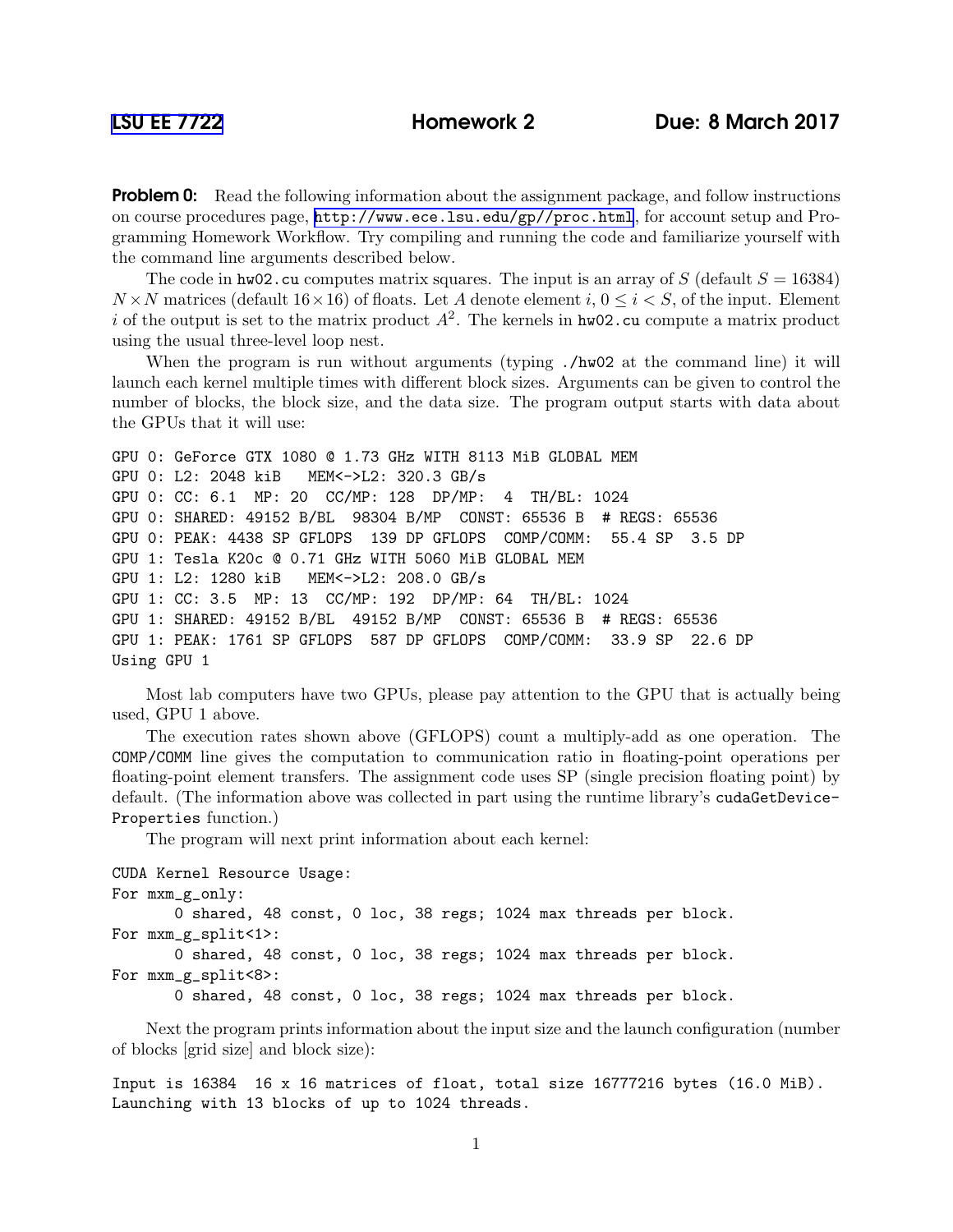The matrix size (16 above) can be changed by editing the assignment to N near the top of the file. For performance reasons it's important that it be a compile-time constant (as opposed to something set based upon input or varied in a loop).

The code takes three command-line arguments. The first indicates how many blocks to launch. If the argument is zero then the number of blocks will be set to the number of multiprocessors (which is the default). If the argument is negative then the number of blocks will be  $-aM$ , where a is the argument value and M is the number of MPs.

The second argument is the number of threads per block to try to use to launch each kernel. If the argument is omitted 1024 threads are tried. If the argument is omitted or positive, the actual number of threads used in a launch is the minimum of this argument and the kernel's maximum. (For example, if the second argument is 512, but kernel foo has a limit of 256 threads, foo will be launched with 256 threads.) If the second argument is zero then each kernel will be launched multiple times starting with 4 warps, incrementing by 4 warps until the kernel maximum is reached.

The third argument indicates the size of the input in units of MiB. The default is 16 MiB. If  $a_3$  is the value of the third argument, the input size will be  $a_3 2^{20}$  B. The third argument is read as a floating-point number, so "0.5" will result in a  $2^{19}$  B input.

Here are some examples: Run with 256 threads per block: ./hw02 0 256. Run with 512 threads per block and twice as many blocks as MPs: ./hw02 -2 512. Run with 256 threads per block and 10 blocks: ./hw02 10 256. Run each kernel multiple times using an input size of 1 GiB: ./hw02 0 0 1024.

**Problem 1:** The routine in  $max_{g\_only}$  computes  $A^2$  inefficiently, especially for those devices without a read-only cache.

(*a*) Find an expression for the ratio of the actual amount of data crossing the GPU chip boundary to the ideal amount of data crossing the chip boundary (see below) ignoring caches. Show the ratio in terms of the following symbols:

- $N$  Matrix dimension. (The matrix has  $N$  rows and  $N$  columns.)
- S Number of matrices.
- E Element size. (Four for float, eight for double).
- R Minimum request size.
- B Block size (number of threads per block).
- G Grid size (number of blocks).
- M Number of MPs.

The ideal amount of data is simply the size of the input and output,  $SN<sup>2</sup>E$  bytes read and  $SN<sup>2</sup>E$  bytes written, for a total of  $2SN<sup>2</sup>E$ . For this problem base the actual amount of data crossing the chip boundary on the minimum request size and the number of times an element is read (ideally, once).

A ratio of 2 indicates that the system is reading twice as much data as needed. A ratio of 1 is ideal, and any ratio below 1 is impossible since it would indicate either that not all data had been read or not all data had been written.

*Hint: The expression should be fairly simple. Things get interesting in the next problem.*

(*b*) Run the code and compare the execution time of mxm\_g\_only to your expectations based on the analysis above. Your expectations should be based on the chip data bandwidth (shown as MEM<->L2) and other relevant factors. Please indicate the type of GPU on which the code is run. (Note: See the last part of the next problem.)

**Problem 2:** In routine  $max_{\mathbf{g}\in\mathbf{g}}$  only each  $A^2$  computation is performed by one thread. (But each thread does multiple  $A^2$  computations.) In this problem  $\text{maxm\_g\_split}$  will be modified so that each